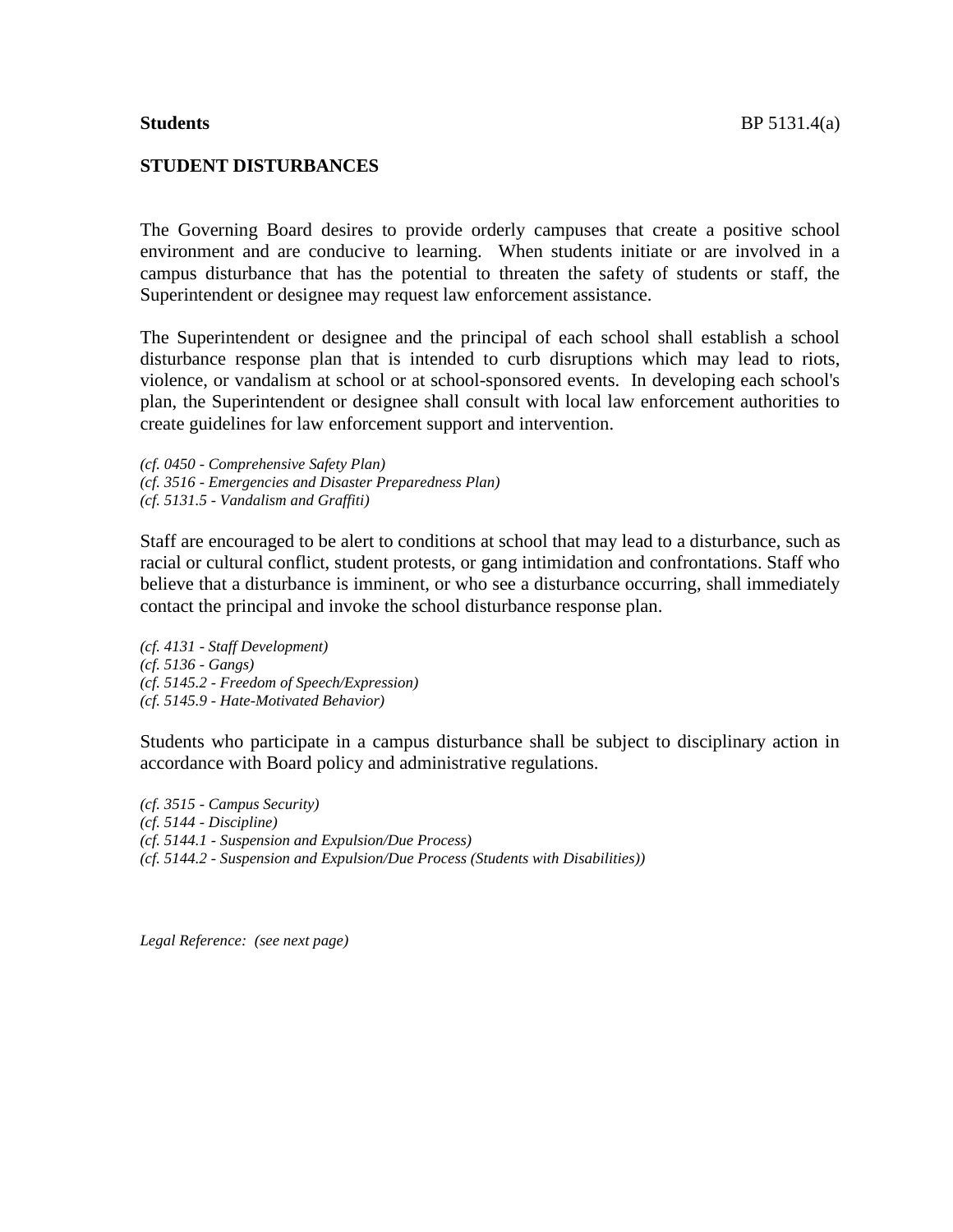### **STUDENT DISTURBANCES** (continued)

### *Legal Reference:*

*EDUCATION CODE 32210 Willful disturbance of public school or meeting 32211 Threatened disruption or interference with classes 32280-32288 School safety plans 35160 Authority of governing boards 38000-38005 Security patrols 44810 Willful interference with classroom conduct 44811 Disruption of classwork or extracurricular activities 48900 Grounds for suspension or expulsion 48907 Student exercise of free expression 51512 Prohibited use of electronic listening or recording device PENAL CODE 243.5 Assault or battery on school property 403-420 Crimes against the public peace, especially: 415 Fighting; noise; offensive words 415.5 Disturbance of peace of school 416 Assembly to disturb peace; refusal to disperse 626-626.10 Crimes on school grounds 627-627.7 Access to school premises 653b Loitering about schools or public places*

*Management Resources:*

*CSBA PUBLICATIONS 911! A Manual for Schools and the Media During a Campus Crisis, 2001 U.S. DEPARTMENT OF EDUCATION PUBLICATIONS Practical Information on Crisis Planning: A Guide for Schools and Communities, May 2003 WEB SITES CSBA: http://www.csba.org California Department of Education, Safe Schools Office: http://www.cde.ca.gov/ls/ss U.S. Department of Education, Emergency Planning: http://www.ed.gov/admins/lead/safety/emergencyplan*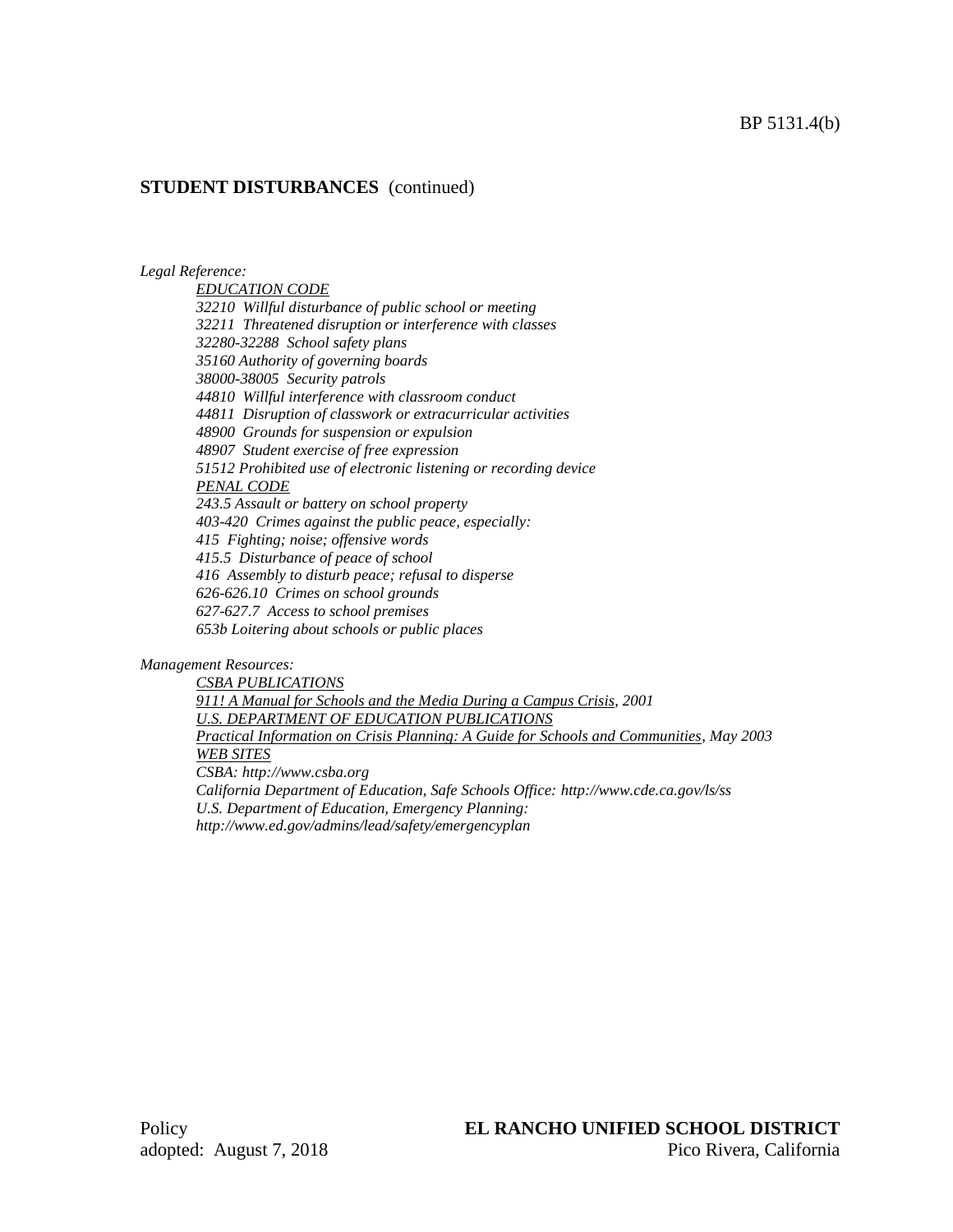## **STUDENT DISTURBANCES**

All school staff shall respond to campus disturbances in accordance with the school's response plan. Response plans shall describe:

- 1. The means which will be used to signal an emergency situation and maintain communication among staff and with the Superintendent or designee.
- 2. Each staff member's specific duties during a disturbance.
- 3. Procedures for ensuring the safety of students and staff.
- 4. Conditions, as prearranged with law enforcement authorities, under which the principal or designee shall:
	- a. Inform the police.
	- b. Secure police assistance.
	- c. Give the police responsibility for a specific crisis situation.
- 5. Procedures for the orderly dismissal of school when authorized by the principal or designee.

All media inquiries during crisis situations shall be routed to the Superintendent or designee.

*(cf. 1112 - Media Relations)*

## **Extension of Class Period**

During any disturbance in which additional students might become involved while changing classes, the principal or designee may notify all staff that the present class period will be extended until further notice. Upon receiving this notification:

- 1. Teachers shall ensure that all students in their charge remain in one location under their supervision.
- 2. Teachers shall ask any students who are in the halls to return to their classes at once.

### **Prohibited Activities**

1. Disturbing the Peace

It is a misdemeanor to intentionally cause or attempt to cause a riot by engaging in conduct which urges a riot or urges others to act forcefully or violently, or to burn or destroy property under circumstances which produce a clear, present, and immediate danger of such acts occurring. (Penal Code 404.6)